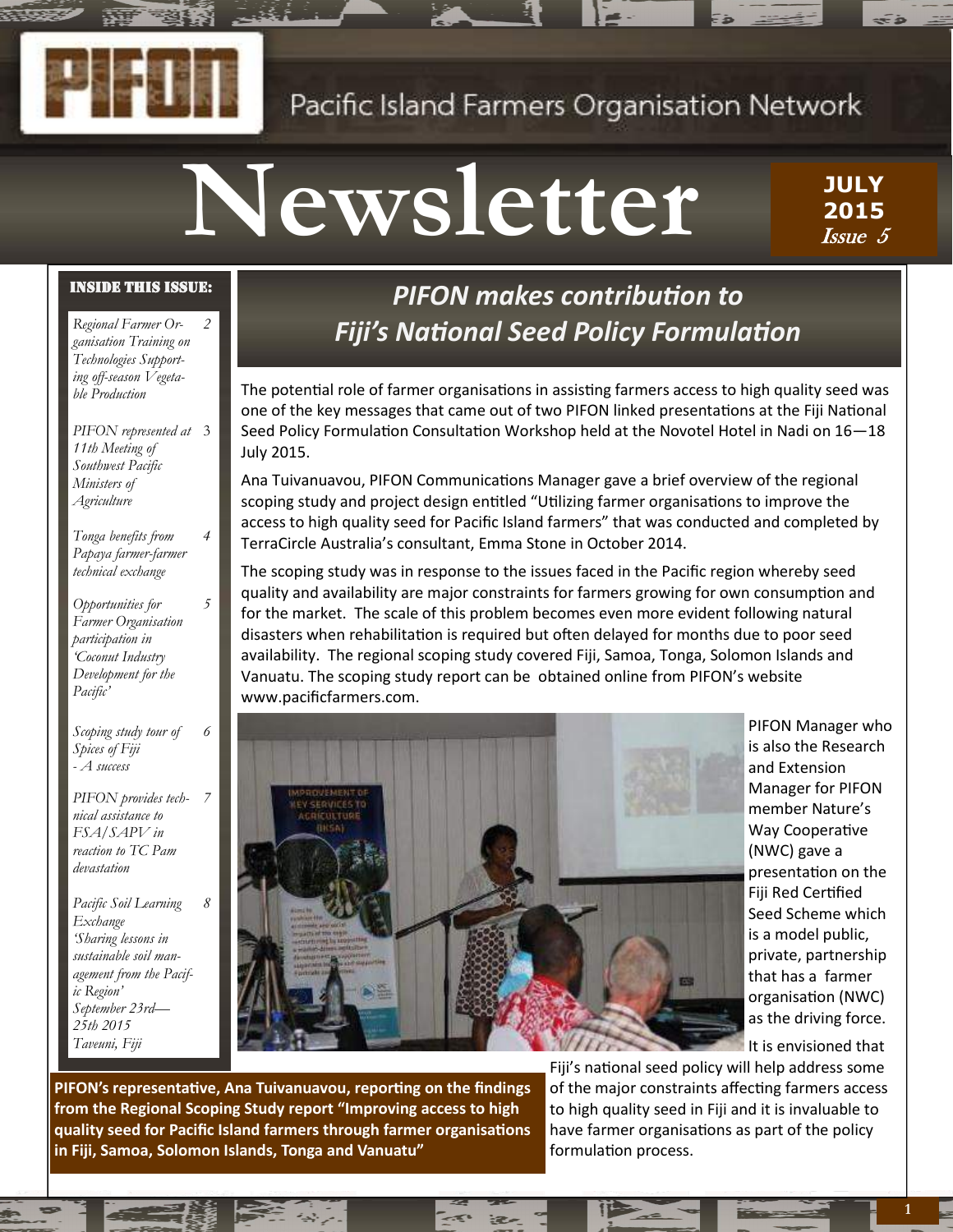## *Regional Farmer Organisation Training on Technologies Supporting off-season Vegetable Production*

PIFON in collaboration with the EU funded, SPC implemented Pacific Agriculture Policy Project (PAPP) conducted a training workshop on June 01—05, 2015 for about 45 participants on technologies supporting off-season vegetable production. The training was targeting PIFON member farmers or farmer organisations involved in off-season vegetable production. PIFON members were represented at the training from Fiji, Tonga, Samoa, Vanuatu, Solomon Is and PNG.

The overall objective of the training was to enhance the ability of farmers around the Pacific region to profitably engage in vegetable production for food security and to take advantage of market opportunities (including off-season).

The 'off-season' in the South Pacific takes place in the rainy summer months (November to April) when production of certain vegetables is severely restricted by the high rainfall, temperature, humidity and a high incidence of pest and disease problems. Temperate vegetables such as tomatoes, English cabbage, French bean, lettuce, cauliflower and zucchini grow poorly during the summer months compared to the main growing season. As a result, there is a severe shortage in supply and prices are high during this period.

The five (5) day workshop covered important technologies such as protective cropping which was covered by Dr Elio Jovicich, the PARDI Protective cropping project leader from the Queensland Department of Agriculture, Fisheries and Forestry (DAFF). Trainings on Integrated Crop Management (ICM) of Brassicas and vegetable seed production was also conducted by the SPC Plant Health Team and nurseryman, Sant Kumar. A site visit was carried out around the Ministry of Agriculture's Sigatoka Research Station and its protective cropping demo site with field visits around the Sigatoka Valley including a vegetable seedling nursery in Tavua that is also a PARDI-ACIAR protective cropping demo site.



**Participants at the opening of the Regional Farmer Organisation Training on Cropping Technologies at Fiji's Ministry of Agriculture's Sigatoka Research Station, June 01 2015.**

...

A visit to Fiji's highlands vegetable production site in Nadarivatu was important in explaining the 'upland advantage' for off-season vegetable production.

The final day of the workshop was allocated for knowledge exchange between the participants and an evaluation of the training.

A publication and short video covering the training are now available on the PIFON website at the following links: http:// www.pacificfarmers.com/ publications-2/=%22http:// www.pacificfarmers.com/wpcontent/uploads/2015/07/3rd-draftpublication-Off-season-vegeproduction.pdf%22 and https:// youtu.be/3aRFyqg2aiA respectively.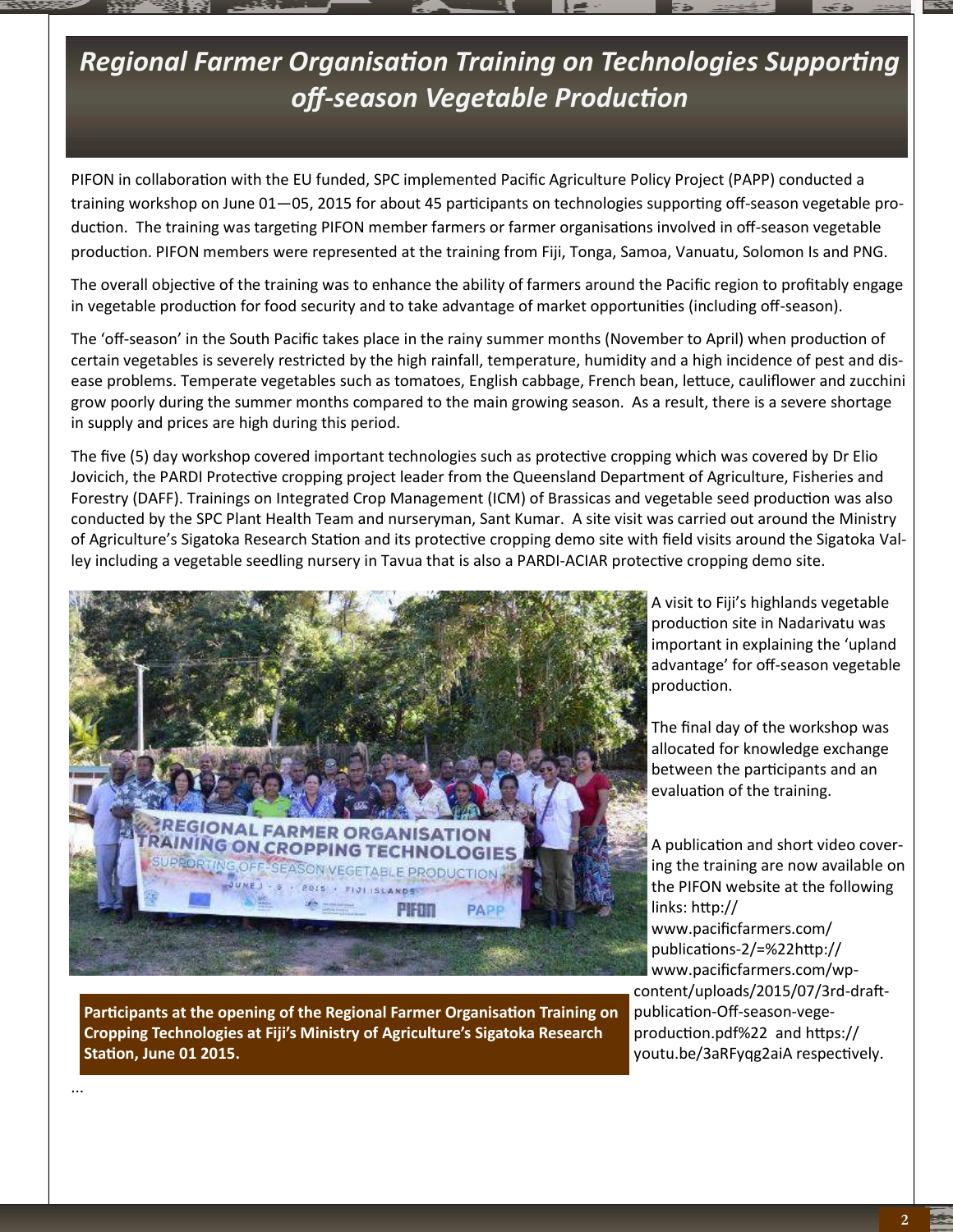



The Government of Papua New Guinea and FAO hosted the Eleventh Meeting of Southwest Pacific Ministers of Agriculture at Port Moresby, PNG from May 11 - May 14, 2015.

PIFON was represented at this meeting by Mr Afamasaga Toleafoa (PIFON Chairman). On the issue of climate change and agriculture, Mr. Toleafoa was able to highlight the current role that some farmer organisations in the region are playing in helping to address this issue. Funding for the participation of PIFON at this important policy event was provided through the EU funded, SPC implemented Pacific Agriculture Policy Project (PAPP).

During the course of the meeting the development of agriculture, forestry and fisheries within the FAO Pacific member states were discussed and recommendations presented by the Ministers and representatives in attendance. Several important decisions were made by the Ministers which will help guide activities in these sectors by FAO, the member countries, and other development partners. Some of the outcomes of the discussions were:

#### **Climate Smart Agriculture**

The Meeting noted that the strengthening of the production and processing of food crops will become crucial for adaptation efforts as the impacts from climate change on agriculture and food security continues to increase over time.

The comprehensive study by SPC in their recent publication "Vulnerability of Pacific Island Agriculture and Forestry to Climate Change" was duly acknowledged at the meeting.

#### **Pacific Agriculture Week**

The concept of a Pacific Week of Agriculture (PWA) was endorsed with FAO and SPC working with CTA and other stakeholders to organize the event and present an update at the Heads of Agriculture and Forestry (HoAFS) meeting in September 2015. The concept is based on a similar event that takes place in the Caribbean called the Caribbean Week of Agriculture.

#### **South-South Cooperation**

South-South Cooperation is the mutual exchange and sharing of development solutions knowledge, experiences and good practices, policies, technology and know-how between and among countries of the South in the political, economic, social,

cultural, environmental and technical domains. It was agreed that this was important for the region and identified a preference for facilitating further exchanges specifically between SWP members. An assessment of needs and capacity to provide technical assis-



h th **IPSGWADELSM** scholders<br>ADF Prezide



**Mrs Maria Linibi of PNG WiADF pictured here on an article in the PNG National newspaper promoting PIFON at the 11th Southwest Pacific Ministers of Agriculture held in Port Moresby on May 11—14, 2015**

tance was also agreed to be a benefit.

The twelfth meeting of the FAO Southwest Pacific Ministers of Agriculture will be held in Vanuatu in conjunction with the Pacific Week of Agriculture.

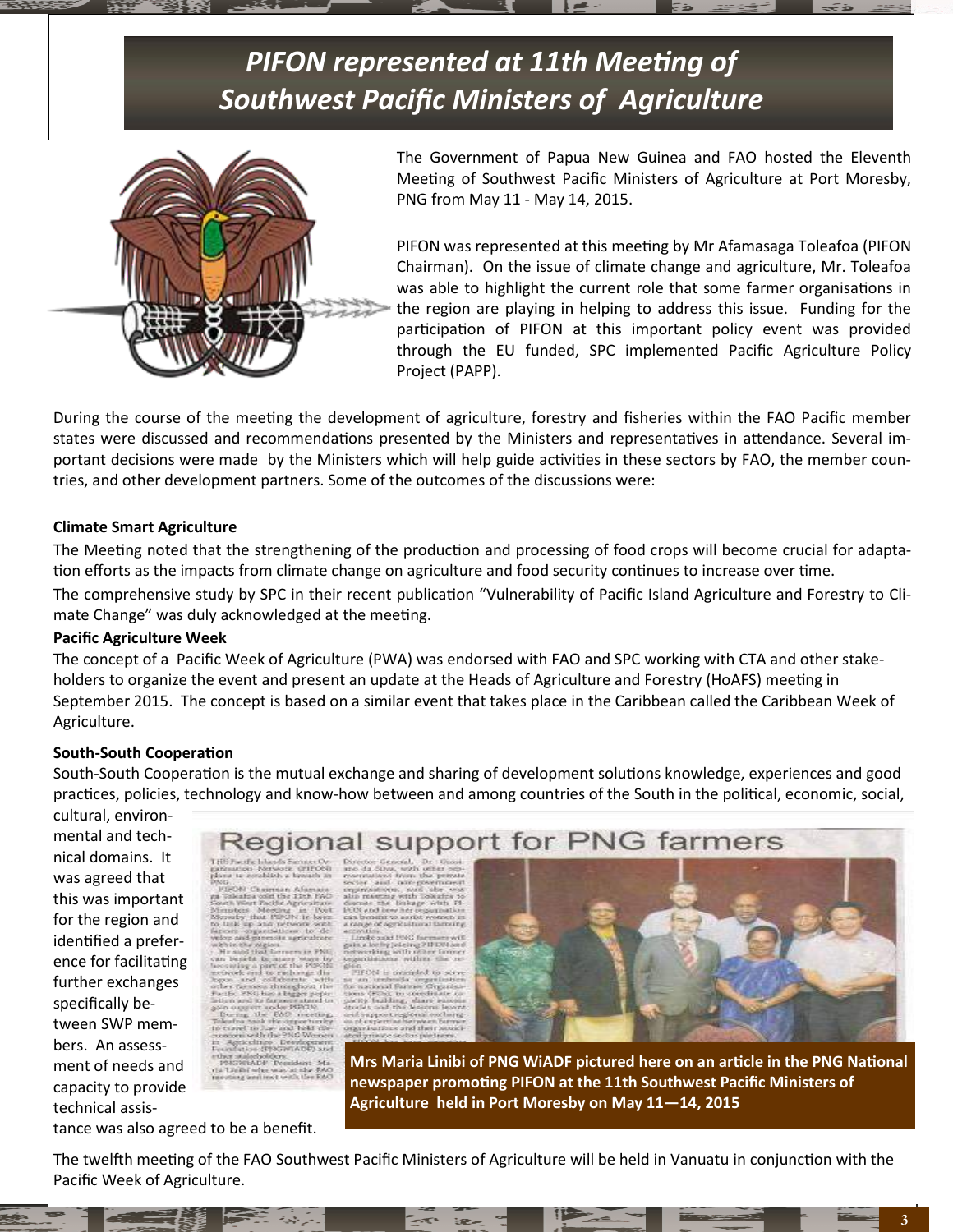# *Tonga benefits from Papaya farmerfarmer technical exchange*

A series of trainings on papaya production, costs and returns and value chain aspects was conducted in Tonga by commercial papaya farmer and FO leader Livai Tora from Fiji. The trainings were organized and hosted by the Growers Federation of Tonga (GroFed) with funding through the PIFON MTCP 2 programme. Other Tongan national farmer organisations that participated in the training included Hahake Farmer's Association, Nishi Growers, MORDI and Women in Horticulture Groups.

The five day training commencing April 08, 2015 was split into three sessions with the first session of participants being 22 growers from Hahake at Mala'evakapuna over the first two days, the second comprising of 20 Hihifo growers over the third day at the Nishi Farm in 'Utulau, and the final session consisting of 26 growers from 'Eua island from  $13^{th} - 14^{th}$  April.

The papaya production training was aimed at assisting the growers planning to grow and export papaya in turn contributing to PIFON's objective of providing national FOs with key contacts, information and the technical expertise required to enable their members to better participate in commercial agriculture and at the same time increasing the productivity and environmental sustainability of their members' farming operations.

The farmer to farmer learning exchange concept allows Pacific Islanders to learn from the experiences of their neighbors and at the same time expand the network.

Tonga has recently re-certified its quarantine treatment facility and aims to begin exporting papaya into the New Zealand market.





**'Eua growers and extension staff from Ministry of Agriculture participate in a hands on demonstration of papaya seedling production.** 

**Farmers translate their newly attained knowledge into action using the 3 spot planting technique to help achieve 100% hermaphrodite fruit in the field.**

> **Farmers being trained on low tech soil sterilisation methods for papaya seedling production using a 44 gallon drum.**

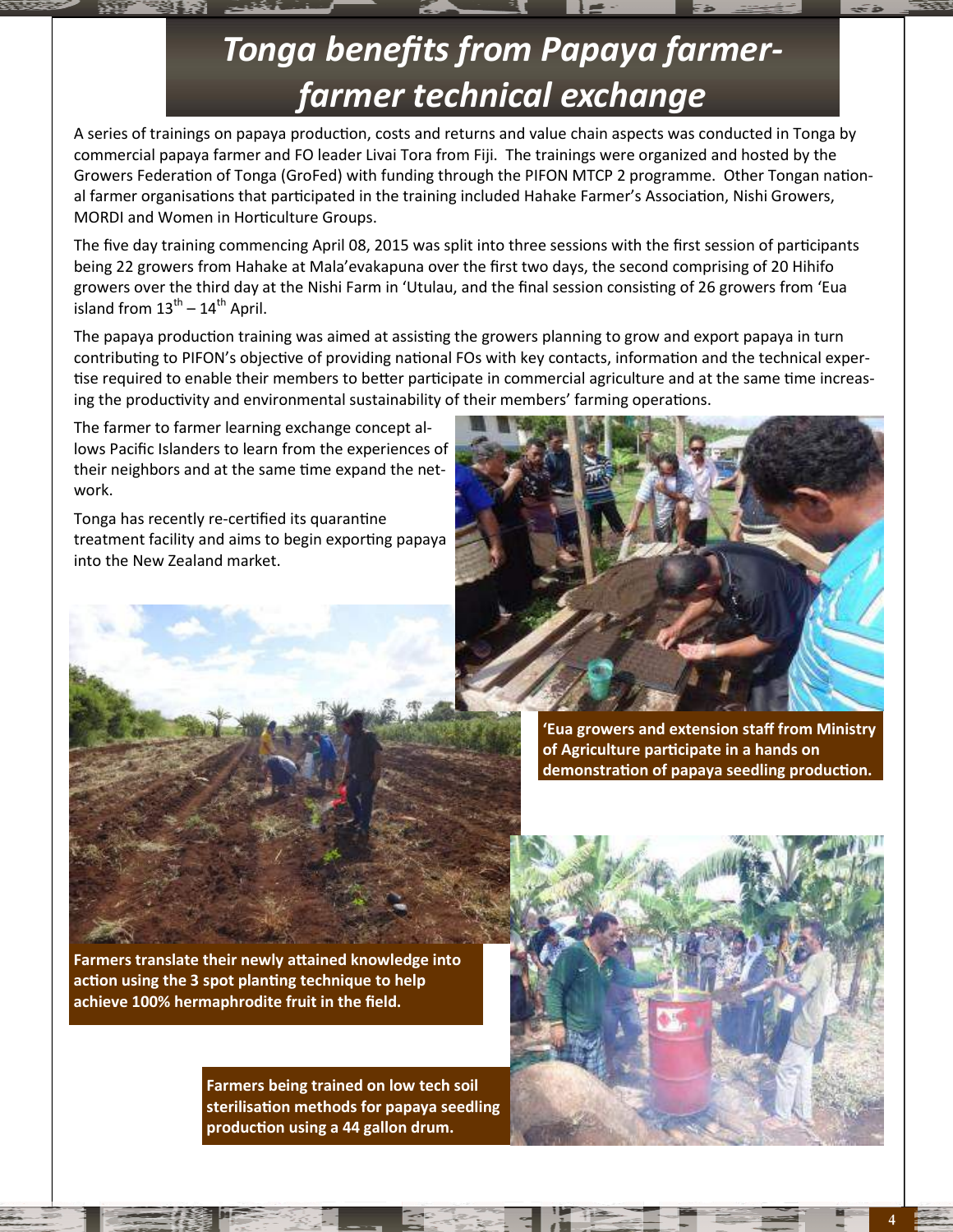# *Opportunities for Farmer Organisation participation in 'Coconut Industry Development for the Pacific'*



Coconuts have a unique potential to sustain healthy rural livelihoods throughout the Pacific islands and can provide a key driver for employment, incomes and growth in the region.

A regional consultation entitled *"Coconut Industry Development for the Pacific"* was facilitated by the Secretariat of the Pacific Community's (SPC) EU funded Pacific Agriculture Policy Project (PAPP) at the Novotel Nadi on  $30<sup>th</sup>$ March  $-1$ <sup>st</sup> April, 2015 to review a prepared concept paper on the current status of the coconut sector in the Pacific and to begin groundwork for a new Pacific Regional Coconut Strategy.

The European Union (EU) is allocating a donor sum of 3.5

million Euros through its  $10^{th}$  European Development Fund to assist the growth of the coconut industry in the Pacific through an Action called the *"Coconut Industry Development for the Pacific" (CIDP).*

The CIDP's main focus is strengthening the competitiveness of small producers engaged in coconut value chains throughout the Pacific region, through strengthened national and regional integration of related markets and intensification of production, diversification of coconut processing and marketing.

Moses Pelomo of Kastom Gaden Association in Solomon Islands represented PIFON making a presentation on the potentials and opportunities for participation in the coconut industry development by farmer organisations (FOs) taking into consideration PIFON's overall objectives and how they would contribute in helping address the issues currently hindering the coconut sector from achieving its full potential.

Farmer organisations interested in this project can submit their Expressions of Interest (EOI) to their Ministry of Agriculture (National Focal Point) upon formation of a working committee with a copy to the *SPC LRD helpdesk* [lrdhelpdesk@spc.int](mailto:lrdhelpdesk@spc.int.%20) and PIFON [info@pacificfarmers.com.](mailto:info@pacificfarmers.com) Members are kindly requested to consider their respective activities under the MTCP2 Project Design Document Four component areas identifying which ones best fit prior to discussions with their national focal points.



**The SPC-PAPP funded Coconut Industry Development for the Pacific (CIDP) workshop at the Novotel, Nadi.**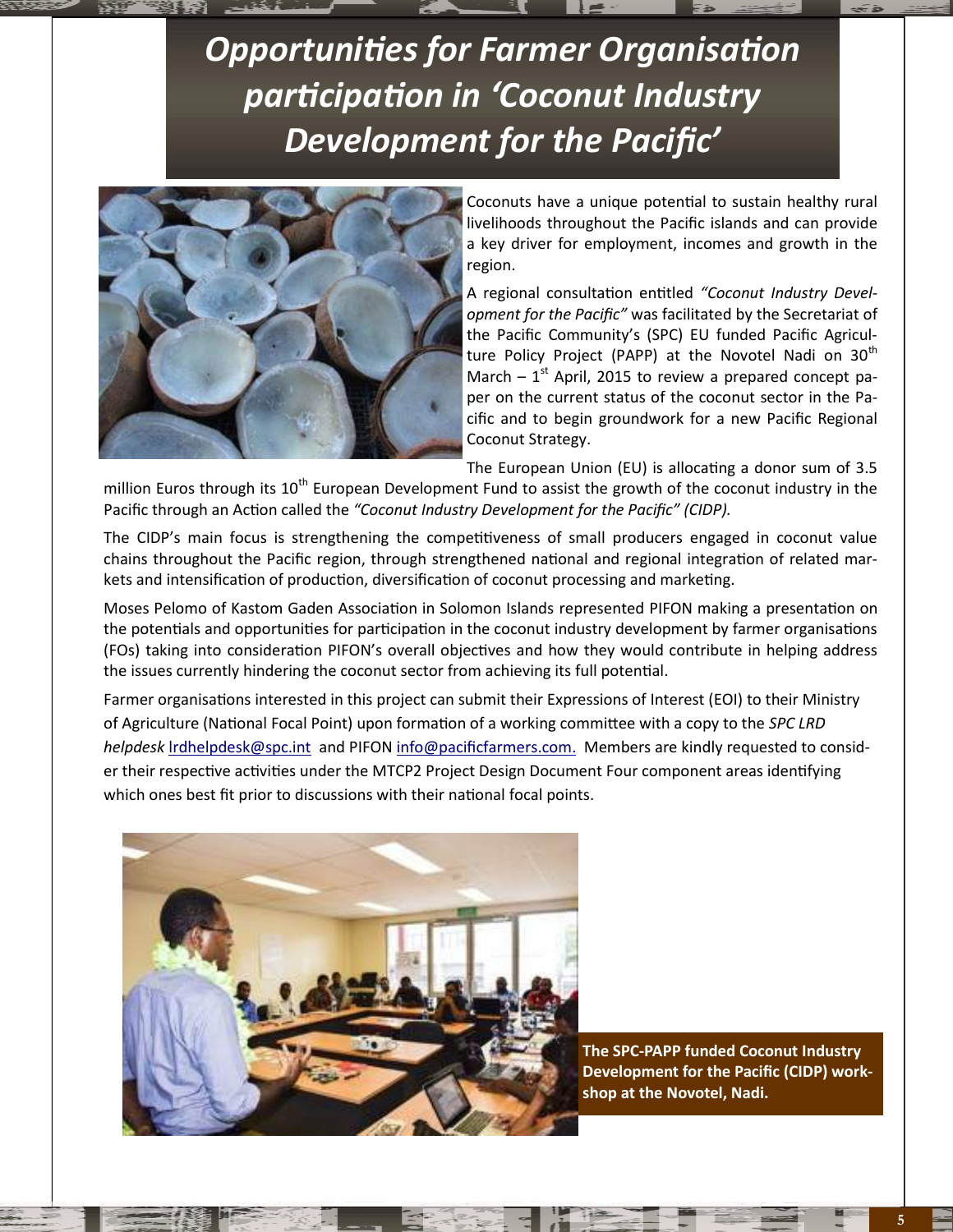## *Scoping study tour of Spices of Fiji - A success*

A PIFON MTCP2 funded scoping study tour of the Spices of Fiji in Wainadoi (on the island of Viti Levu) was conducted on 30th March 2015 by four farmers from Tei Tei Taveuni (TTT) and three from Tutu Rural Training Centre (TRTC). The scoping study was led by TTT Chairman, Alan Peterson with the aim of investigating the possibility of farming spices on Taveuni as a means of complimenting their present commercial crops of taro (dalo) and yaqona (kava).

TTT and TRTC are located on Fiji's third largest island, Taveuni, producing 60 – 70% of Fiji's taro for export and is the National Implementing Agency for the MTCP 2 programme in Fiji. Spices of Fiji is a commercial organic spice plantation and agro-tourism site located 20 minutes from Fiji's capital city, Suva.

Following the exchange visit and discussions between TTT and Spices of Fiji owners, it was agreed to establish pilot spice sites on Taveuni for Cardamom, Vanilla, Nutmeg and Pepper. TTT will be facilitating these trial sites with its members and Spices of Fiji. The 5 trial sites will be at Delaivuna , Tutu and Naselesele.

An LOA between the two parties will be drawn up to seal this agreement.

PIFON is proud to support and facilitate linkages between growers and growers groups which often results in new opportunities for farmers to expand production and improve profitability. Successful scoping visits and learning exchanges would not be possible without the willingness of island farmers to share their knowledge and experiences with fellow farmers.



**The TTT and TRTC team that undertook the scoping study tour of the Spices of Fiji at Wainadoi pose with owners George and Veronica Hazelman sitting on far right.**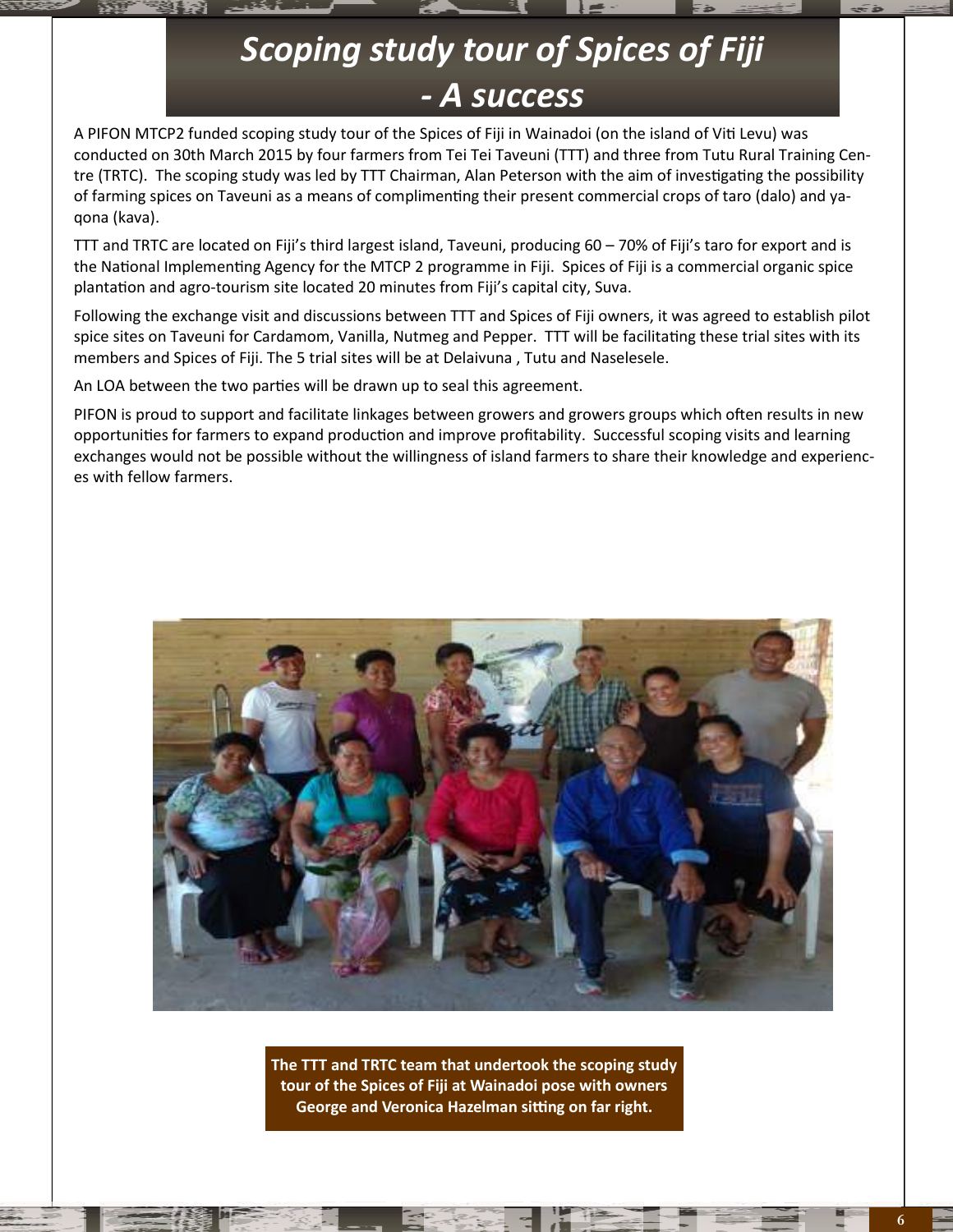# *PIFON provides technical assistance to FSA/SAPV in reaction to TC Pam devastation*

Vanuatu was hit by Tropical Cyclone Pam on March 13, 2015 measured to be of Category 5 intensity (wind gusts reaching 340 km/hr). TC Pam was a widely spread severe tropical cyclone that severely affected the provinces of Shefa, Malampa and Tafea, and causing devastation on the islands of Efate, Erromango, Shepherds and Tanna. While Vanuatu lies in one of the most cyclone prone parts of the south-west Pacific, it has not experienced such a cyclone of such magnitude since Cyclone Uma in 1987.

In response to Farm Support Association (FSA)'s request for technical support assistance following the cyclone, the Pacific Island Farmers Organisation Network (PIFON) engaged one of its consultants in early April, who has had a vast and long experience with Vanuatu agriculture and the Farm Support Association (FSA) / Syndicat Agricole & Pastoral de Vanuatu (SAPV) to:



- Assist them in writing a report on the impact of the TC Pam on their program and making recommendations for any necessary changes and additions.
- Assist in the preparation of rehabilitation proposals to be implemented through the FSA network and in consultation with partner agencies such as Oxfam.
- Prepare an appropriate report for the PIFON network that focuses on lessons learnt.

All of the above criteria and objectives have been met, documented and compiled into a report which is now available for dissemination.



In addition to the technical assistance provided, PIFON also facilitated the procurement and delivery of vegetable seeds and appropriate packing materials for the repacking of the seed into lots suitable for small famers. The seeds were sourced from the Fiji seed supply company and also PIFONs preferred seed supplier, Hop Tiy Ltd, with which SAPV has an established business relationship. The packaging material (re-sealable, airtight and moisture free) was sourced at a cost from fellow PIFON member Nature's Way Cooperative (Fiji) Ltd. The repacked seeds are now in high demand by farmers who are willing to pay hence another equivalent sized order of seeds has now been placed with Hop Tiy and which also includes the certified Fiji Red Papaya seed from Nature's Way Cooperative.

FSA is a member of PIFON and is the National Implementation Agency for the IFAD and SDC funded MTCP II Project which is commonly referred to as the Asia-Pacific Farmers' Forum.

**Devastation to homes and farms in Vanuatu caused by Tropical Cyclone Pam**